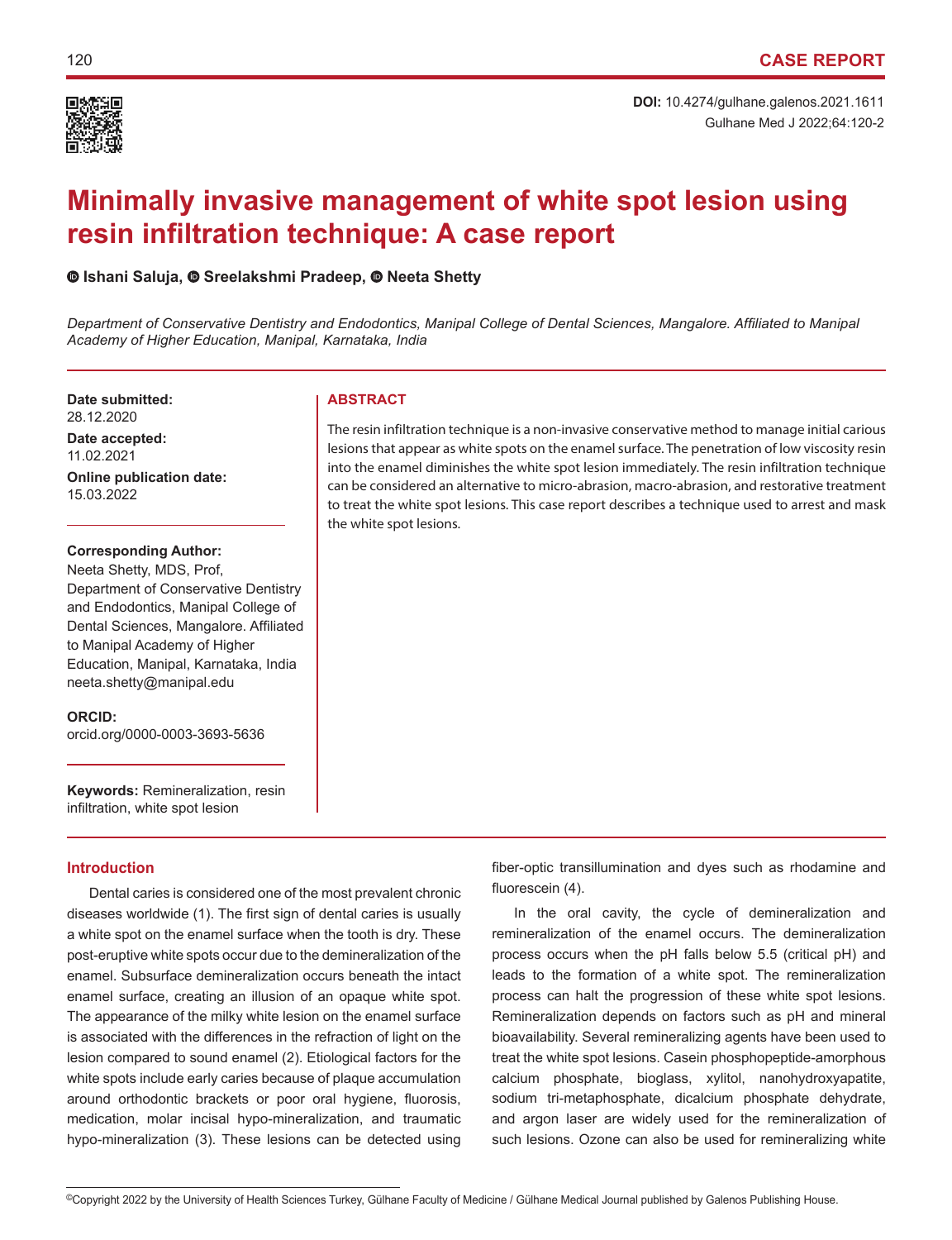spot lesions (5,6). However, a new concept of resin infiltration technique has also been introduced to eliminate the white spot lesions to enhance aesthetics.

This case report explains the ultraconservative approach of treating white spots using resin material-ICON (Table 1). The technique relies on the infiltration concept and helps treat white spot lesions on proximal regions and smooth surfaces.

#### **Case Presentation**

A 33-year old female patient reported to the Department of Conservative Dentistry and Endodontics complaining of a white spot on the upper front tooth region for two months. She had undergone oral prophylaxis previously. The intraoral examination revealed a white spot lesion on the maxillary right canine (Figure 1a). The patient was informed about various treatment options, and the most conservative approach, resin infiltration technique, was chosen.

After obtaining the informed consent from the patient, oral prophylaxis was performed, followed by polishing using rubber cups (Enhance Finishing System, Dentsply Sirona, North Carolina) and prophylaxis paste (Prisma GlossTM, Dentsply Sirona, North Carolina). Isolation was achieved using a rubber dam (Dental Dam, Coltene, USA) (Figure 1b).

Icon-Etch HCl 15% (Icon, Dental Milestones Guaranteed) was placed on the white spot lesion using an applicator tip for 2 min. The tooth surface was rinsed for 30 seconds to remove the acid, followed by drying with oil- and water-free air. The lesion was desiccated using Icon-dry (99% ethanol) for 30 seconds, which helped remove water from the pores of the lesion. On visual examination, the white spot was still visible, hence, Icon-Etch and Icon-Dry were reapplied. Whitish opaque lesion diminished significantly after the reapplication, following which Icon-resin was applied on the lesion for three minutes. The excess resin was removed from the facial surface using an applicator tip followed by interdental flossing (7,8). It was then light-cured (3MTM ESPETM Dental: EiparTM 2500 Curing Light, Australia) for 40 seconds. Icon resin was reapplied on the surface for one minute. Excess material was removed and lightcured for 40 seconds. Polishing was carried out using rubber cups and polishing paste (Prisma GlossTM, Dentsply Sirona, North Carolina). The surface of the lesion was then covered with a layer of nanohybrid composite (Filtek Z 350, 3M ESPE, USA) and light-cured for 20 seconds. Polishing was carried out using Sof-Lex polishing discs (3M ESPE, USA) (Figure 1c).

#### **Discussion**

White spots occur due to subsurface demineralization of enamel beneath the hyper-mineralized superficial enamel surface (9). Because of differences in refractive indices of enamel, water, and air, white spot lesions appear more prominent when the tooth is dried. The refractive index of sound enamel is 1.62. When enamel is demineralized, it becomes more porous. When the tooth is desiccated, water from these porosities is replaced by air (refractive index 1.0) and becomes more opaque compared to the sound enamel. These white spots become less visible when these micro-porosities get filled with water (refractive index: 1.33). However, when these micro-porosities get filled with resin infiltrant, their refractive index becomes 1.52. Hence, the difference between the refractive indices of infiltrated lesion and enamel becomes negligible, and the lesions appear similar to the surrounding sound enamel (2).

Infiltration with resin helps mask the spot, even in the deeper regions of the lesion. The resin infiltration technique diminishes the white spots immediately compared to remineralizing agents. This technique is a more conservative approach, as it is less invasive than micro-abrasion, macro-abrasion, or restorations (9). Instead of removing the lesion, this technique helps to arrest incipient lesions by blocking the diffusion of acid into the enamel. Enamel also gets mechanically strengthened with the help of this resin infiltration.

Etching helps to erode the superficial hyper mineralized enamel layer and expose the body of the lesion. The hypermineralized enamel on the surface is removed by the etchant which helps the resin infiltrate to the ceiling of the lesion. According to Meyer-Lueckel et al. (10,11), 15% HCl is considered suitable for removing the hyper-mineralized surface layer (approximately



Figure 1. a) Initial situation. b) Preoperative picture (after rubber dam placement), c) Postoperative picture

| Table 1. Composition of resin infiltration kit (Icon) |                                                                      |                               |
|-------------------------------------------------------|----------------------------------------------------------------------|-------------------------------|
| <b>Commercial name (manufacturer)</b>                 | <b>Composition</b>                                                   | <b>Quantity</b>               |
| Icon-etch (dental milestones guaranteed)              | 15% hydrochloric acid, water, pyrogenic silica, surfactant, pigments | 1 syringe $(0.45$ mL)         |
| Icon-dry (dental milestones guaranteed)               | 99% ethanol                                                          | 1 syringe $(0.45 \text{ mL})$ |
| Icon-infiltrant (dental milestones quaranteed)        | TEGDMA-based resin, initiators and stabilizers                       | 1 syringe $(0.45$ mL)         |
| TEGDMA: Tetraethylene glycol dimethacrylate           |                                                                      |                               |